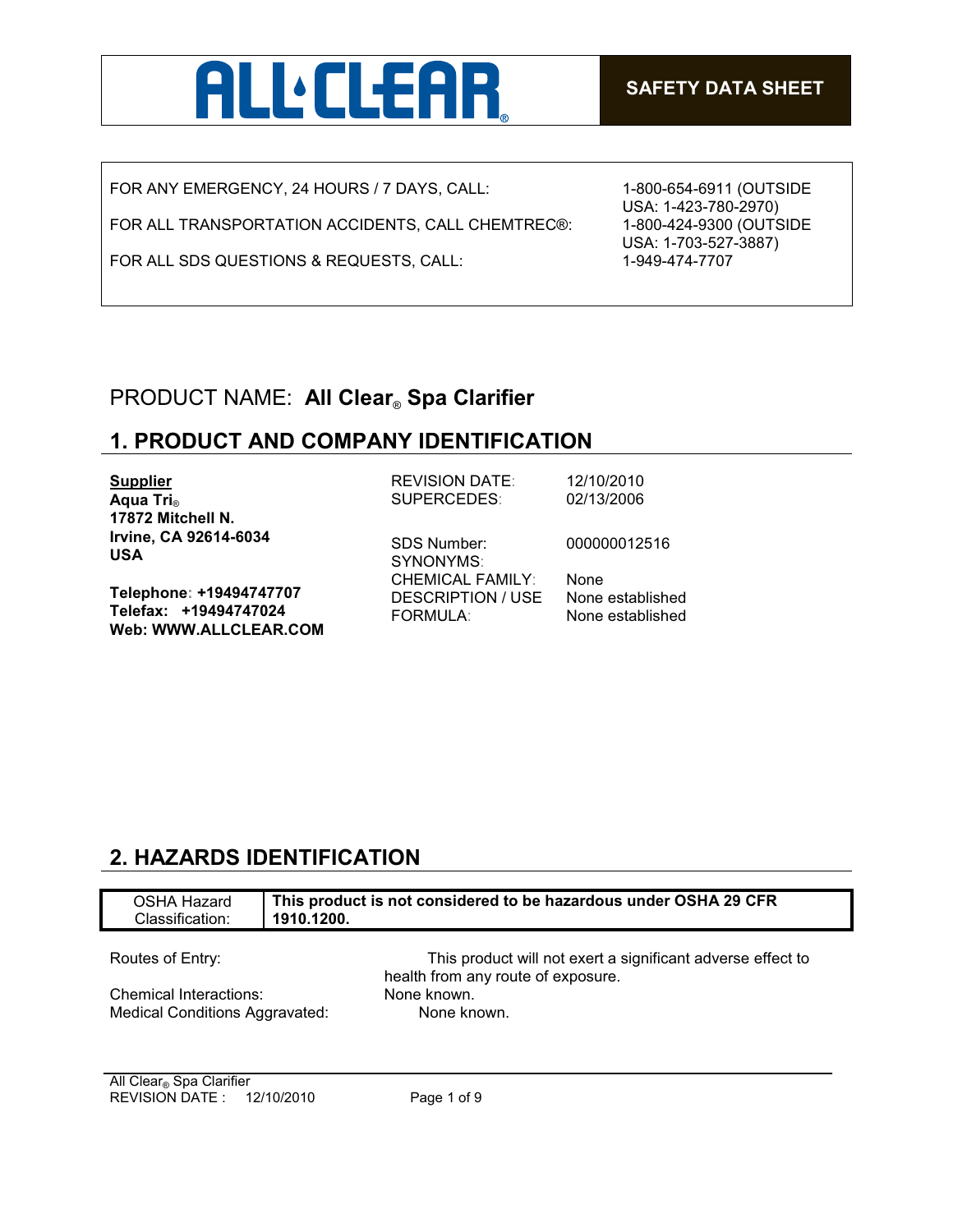

#### Human Threshold Response Data

Odor Threshold Not established for product.

Irritation Threshold Not established for product.

#### **Hazardous Materials Identification System / National Fire Protection Association Classifications**

| Hazard Ratings : | Health | Flammability | Physical / Instability | PPI / Special<br>hazard. |
|------------------|--------|--------------|------------------------|--------------------------|
| <b>HMIS</b>      |        |              |                        |                          |
| <b>NFPA</b>      |        |              |                        |                          |

#### Immediate (Acute) Health Effects<br>Inhalation Toxicity: Not expected to cause irritation. Not expected to be toxic by inhalation. Skin Toxicity: Not expected to cause irritation. Not expected to be toxic from dermal contact. Eye Toxicity: The State of Not expected to cause irritation. Ingestion Toxicity: Not expected to be toxic by ingestion. Ingestion may cause gastrointestinal irritation, nausea, vomiting and diarrhoea. Acute Target Organ Toxicity: None known.

#### Prolonged (Chronic) Health Effects

| Carcinogenicity:                           | This product is not known or reported to be carcinogenic by any<br>reference source including IARC, OSHA, NTP or EPA. |
|--------------------------------------------|-----------------------------------------------------------------------------------------------------------------------|
| Reproductive and                           | There are no known or reported effects on reproductive function or fetal                                              |
| Developmental Toxicity:                    | development.                                                                                                          |
| Inhalation:                                | There are no known or reported effects from chronic exposure.                                                         |
| Skin Contact:                              | There are no known or reported effects from chronic exposure.                                                         |
| Ingestion:                                 | There are no known or reported effects from chronic exposure.                                                         |
| Sensitization:                             | Not expected to be a skin sensitizer.                                                                                 |
| Chronic Target Organ Toxicity:             | None known                                                                                                            |
| Supplemental Health Hazard<br>Information: | No additional health information available.                                                                           |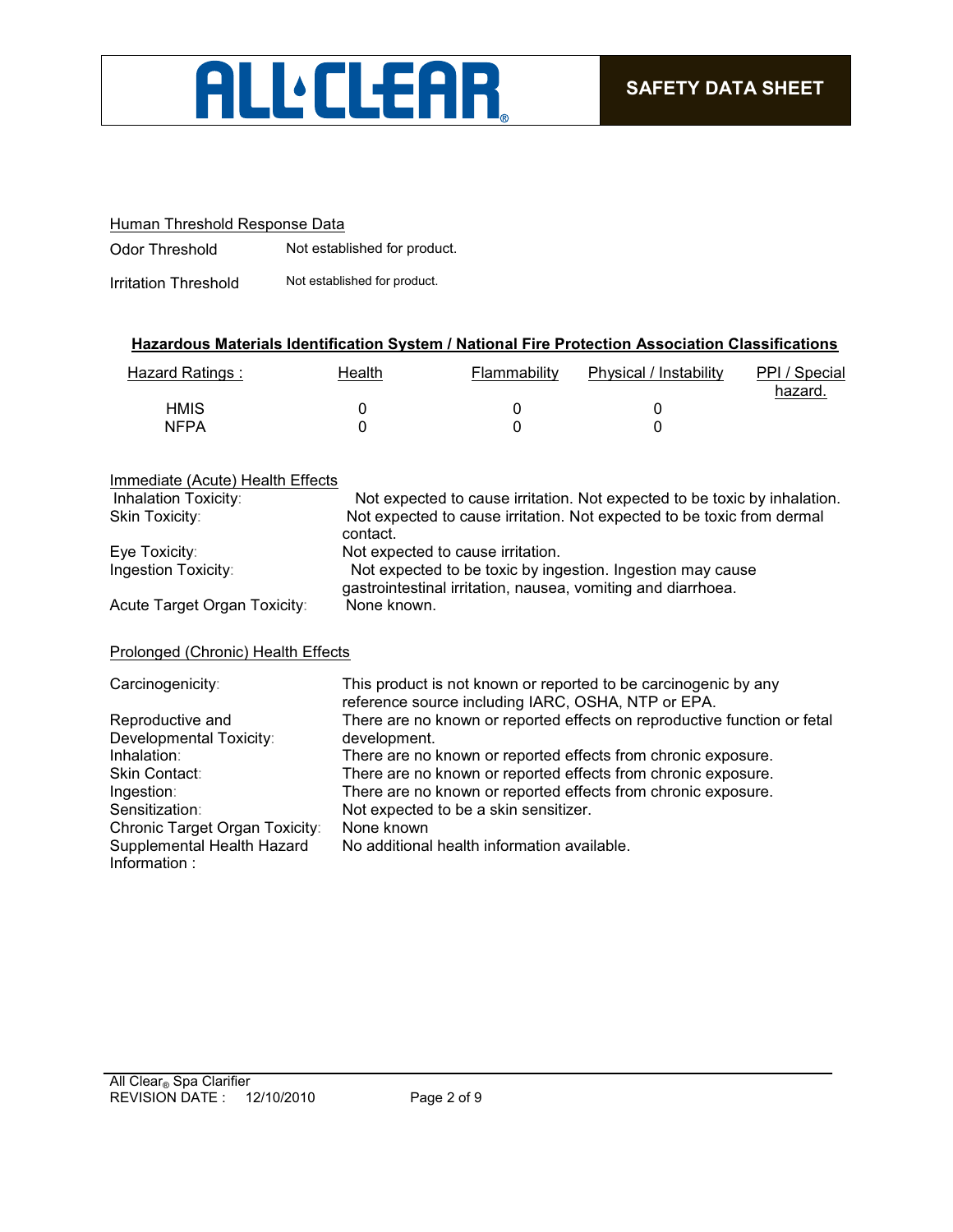

## **3. COMPOSITION / INFORMATION ON INGREDIENTS**

 $CAS OR CHEMICAL NAME$   $CAS #$   $% RANGE$ 

This product does not contain any ingredients considered to be hazardous under OSHA 29 CFR 1910.1200.

## **4. FIRST AID MEASURES**

| Inhalation:   | IF INHALED: Remove individual to fresh air. Seek medical attention if breathing                                                                        |
|---------------|--------------------------------------------------------------------------------------------------------------------------------------------------------|
|               | becomes difficult or if respiratory irritation develops.                                                                                               |
| Skin Contact: | IF ON SKIN: Flush skin with water for 15 minutes. Take off all contaminated                                                                            |
|               | clothing. Seek medical attention if irritation develops.                                                                                               |
| Eye Contact:  | IF IN EYES: Flush eyes with plenty of water for at least 15 minutes. Seek medical<br>attention if irritation develops.                                 |
| Ingestion:    | IF SWALLOWED: Immediately drink water to dilute. Seek medical attention if<br>symptoms develop. Never give anything by mouth to an unconscious person. |

## **5. FIRE FIGHTING MEASURES**

| Flammability Summary (OSHA): | The product is not flammable., Not combustible., The substance or<br>mixture is not classified as pyrophoric., Not explosive                                                                                                             |
|------------------------------|------------------------------------------------------------------------------------------------------------------------------------------------------------------------------------------------------------------------------------------|
| <b>Flammable Properties</b>  |                                                                                                                                                                                                                                          |
| Fire / Explosion Hazards:    | Will not burn                                                                                                                                                                                                                            |
| <b>Extinguishing Media:</b>  | Use extinguishing measures that are appropriate to local<br>circumstances and the surrounding environment.                                                                                                                               |
| Fire Fighting Instructions:  | Use water spray to cool unopened containers. In case of fire, use<br>normal fire-fighting equipment and the personal protective<br>equipment recommended in Section 8 to include a NIOSH approved<br>self-contained breathing apparatus. |

## **6. ACCIDENTAL RELEASE MEASURES**

| Personal Protection for Emergency | Use the personal protective equipment recommended in Section 8 |
|-----------------------------------|----------------------------------------------------------------|
| Situations:                       | and a NIOSH approved self-contained breathing apparatus.       |

| <b>Spill Mitigation Procedures</b> |             |
|------------------------------------|-------------|
| All Clear® Spa Clarifier           |             |
| REVISION DATE: 12/10/2010          | Page 3 of 9 |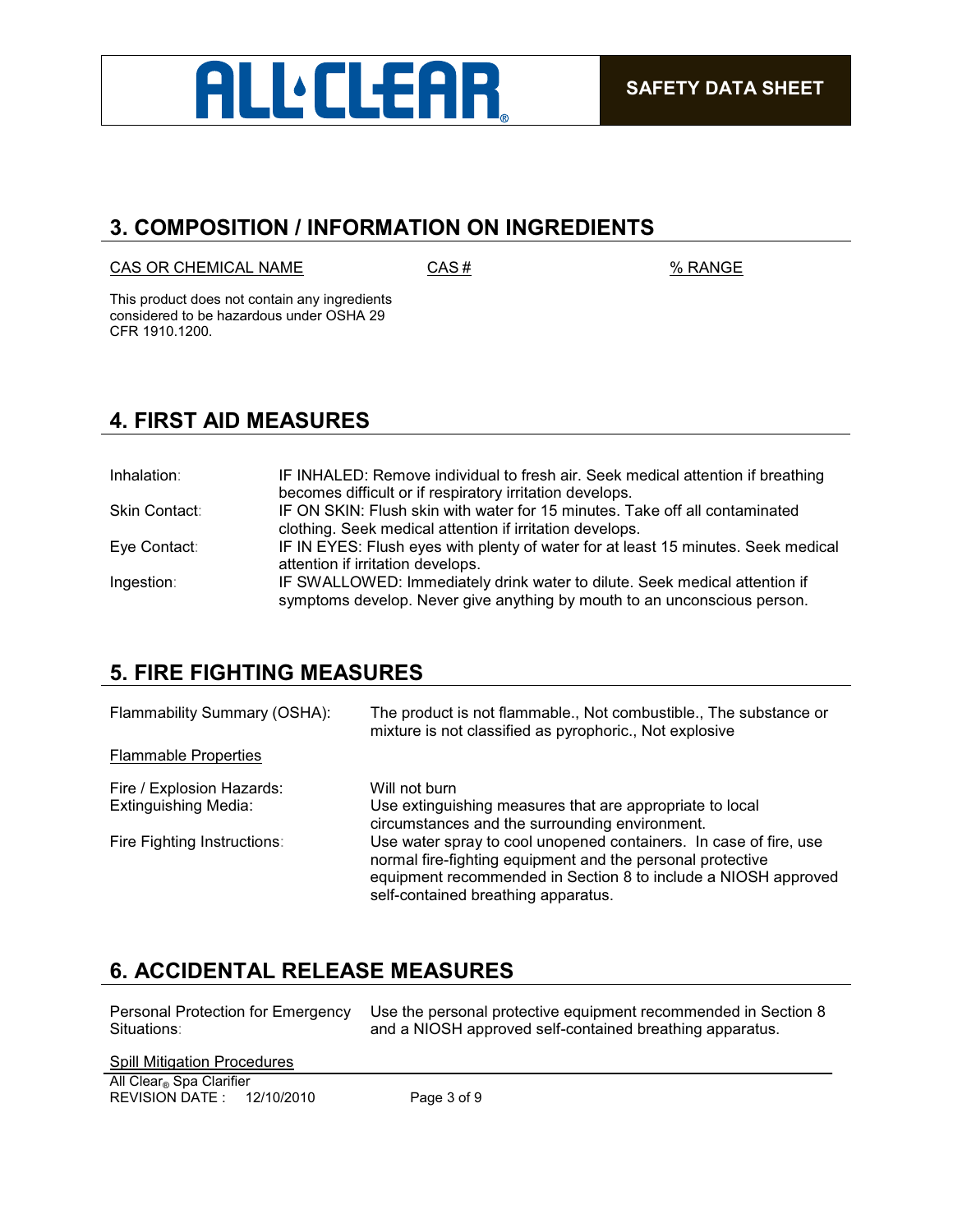

| Air Release:                   | not applicable                                                                                                                                                                                                                                                                                                          |
|--------------------------------|-------------------------------------------------------------------------------------------------------------------------------------------------------------------------------------------------------------------------------------------------------------------------------------------------------------------------|
| Water Release:                 | solublelf the product contaminates rivers and lakes or drains inform<br>respective authorities.                                                                                                                                                                                                                         |
| Land Release:                  | Contain spillage, soak up with non-combustible absorbent material,<br>(e.g. sand, earth, diatomaceous earth, vermiculite) and transfer to a<br>container for disposal according to local / national regulations (see<br>section 13). Do not contaminate ponds, waterways or ditches with<br>chemical or used container. |
| Additional Spill Information : | Prevent further leakage or spillage if safe to do so. Use personal<br>protective equipment as required. Evacuate personnel to safe areas.                                                                                                                                                                               |

## **7. HANDLING AND STORAGE**

| Handling:                           | Do not take internally. Avoid contact with skin, eyes and clothing. If<br>in eyes or on skin, rinse well with water. Avoid breathing vapors,<br>mist or gas. |
|-------------------------------------|--------------------------------------------------------------------------------------------------------------------------------------------------------------|
| Storage:                            | Store in a cool, dry and well ventilated place. Isolate from                                                                                                 |
|                                     | incompatible materials.                                                                                                                                      |
| Incompatible Materials for Storage: | Refer to Section 10, "Incompatible Materials."                                                                                                               |

## **8. EXPOSURE CONTROLS / PERSONAL PROTECTION**

Ventilation: No exposure limits exist for the constituents of this product. Additional ventilation beyond that of general exhaust is not normally required.

#### Protective Equipment for Routine Use of Product

| Respiratory Protection:<br>Skin Protection:<br>Eye Protection:<br>Protective Clothing Type: | Respiratory protection not normally needed.<br>Impervious gloves<br>Safety glasses with side-shields<br>impervious clothing |               |  |          |
|---------------------------------------------------------------------------------------------|-----------------------------------------------------------------------------------------------------------------------------|---------------|--|----------|
| Exposure Limit Data                                                                         |                                                                                                                             |               |  |          |
| <b>CHEMICAL NAME</b><br>No Data Found                                                       | CAS#                                                                                                                        | Name of Limit |  | Exposure |

## **9. PHYSICAL AND CHEMICAL PROPERTIES**

| <b>Physical State:</b><br>Form<br>Color: | liquid<br>No data.<br>blue |
|------------------------------------------|----------------------------|
| All Clear® Spa Clarifier                 |                            |
| REVISION DATE: 12/10/2010                | Page 4 of 9                |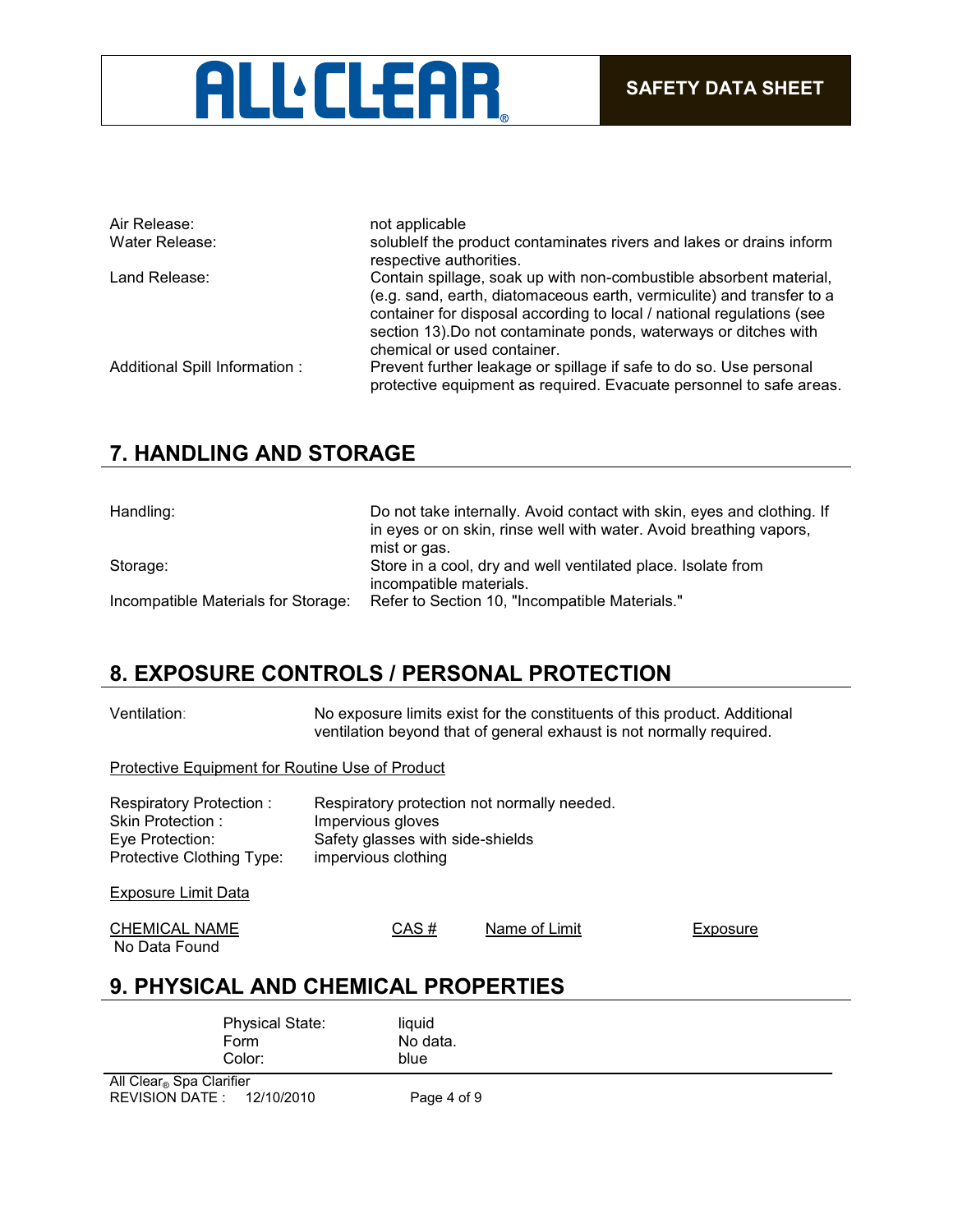# **ALL'ELEAR**

| Odor:                    | No data.                            |
|--------------------------|-------------------------------------|
| Molecular Weight:        | None established                    |
| Specific Gravity:        | 1.02                                |
|                          | 20 °C                               |
| pH :                     | $6.5 - 8.5$                         |
| <b>Boiling Point:</b>    | 100 °C                              |
|                          | 212 °F                              |
| Freezing Point:          |                                     |
|                          | not applicable                      |
| <b>Melting Point:</b>    |                                     |
|                          | not applicable                      |
| Density:                 |                                     |
| <b>Bulk Density:</b>     | no data available                   |
| Vapor Pressure:          | no data available                   |
| Vapor Density:           | no data available                   |
| Viscosity:               | no data available no data available |
| Solubility in Water:     | soluble in cold water               |
| Partition coefficient n- | No data.                            |
| octanol/water:           |                                     |
| <b>Evaporation Rate:</b> | $<$ 1                               |
| Oxidizing:               | None established                    |
| Volatiles, % by vol.:    | no data available                   |
| <b>VOC Content</b>       | no data available                   |
| <b>HAP Content</b>       | No data                             |

## **10. STABILITY AND REACTIVITY**

Stability and Reactivity Summary: Stable under normal conditions. Conditions to Avoid: Heat. Chemical Incompatibility: Oxidizing agents<br>Hazardous Decomposition Products: Hydrogen chlorid Decomposition Temperature:

Hydrogen chloride gas, Carbon oxides, nitrogen oxides (NOx)<br>No data

## **11. TOXICOLOGICAL INFORMATION**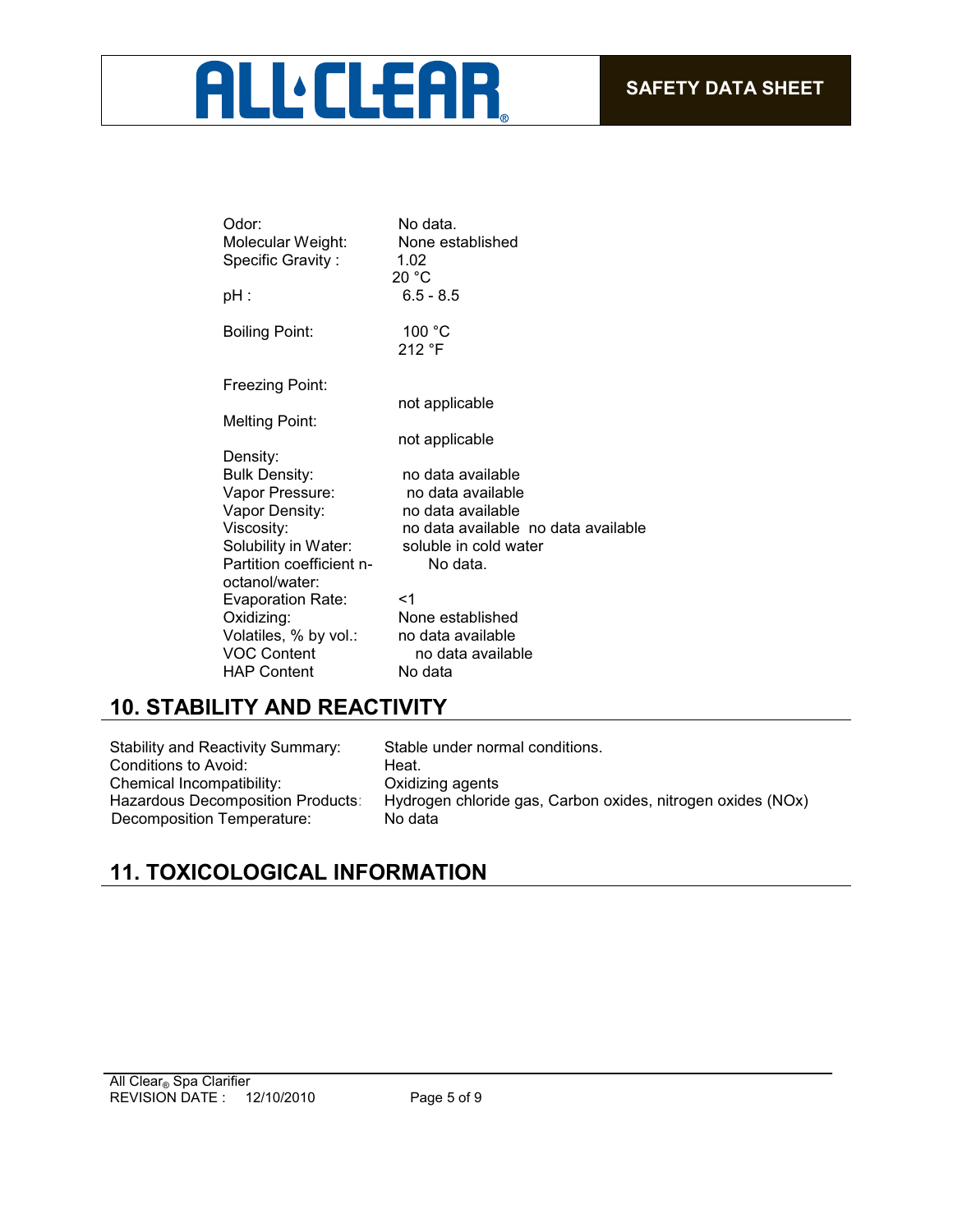

| <b>Product Animal Toxicity</b> |                                                                           |
|--------------------------------|---------------------------------------------------------------------------|
| Oral LD50 value:               | $> 5,000$ mg/kg<br>LD50<br>rat                                            |
| Dermal LD50 value:             | $> 2,000$ mg/kg<br>LD50<br>rabbit                                         |
| Inhalation LC50                | no data available                                                         |
| value:                         |                                                                           |
| Skin Irritation:               | Not expected to cause irritation.                                         |
| Eye Irritation:                | Not expected to cause irritation.                                         |
| <b>Skin Sensitization:</b>     | Not believed to be sensitising to skin.                                   |
|                                |                                                                           |
| Acute Toxicity:                | There are no known or reported target organ effects from acute exposure.  |
| Subchronic / Chronic           | There are no known or reported effects from chronic exposure.             |
| Toxicity∶                      |                                                                           |
|                                |                                                                           |
| Reproductive and               | Not known or reported to cause reproductive or developmental toxicity.    |
| Developmental Toxicity:        |                                                                           |
| Mutagenicity:                  | Not known or reported to be mutagenic.                                    |
|                                |                                                                           |
| Carcinogenicity:               | This product is not known or reported to be carcinogenic by any reference |
|                                | source including IARC, OSHA, NTP or EPA.                                  |
|                                |                                                                           |

## **12. ECOLOGICAL INFORMATION**

Overview: This product has no known eco-toxicological effects.

## **13. DISPOSAL CONSIDERATIONS**

**CARE MUST BE TAKEN TO PREVENT ENVIRONMENTAL CONTAMINATION FROM THE USE OF THE MATERIAL. THE USER OF THE MATERIAL HAS THE RESPONSIBILITY TO DISPOSE OF UNUSED MATERIAL, RESIDUES AND CONTAINERS IN COMPLIANCE WITH ALL RELEVANT LOCAL, STATE AND FEDERAL LAWS AND REGULATIONS REGARDING TREATMENT, STORAGE AND DISPOSAL FOR HAZARDOUS AND NONHAZARDOUS WASTES.** 

Waste Disposal Summary : If this product becomes a waste, it DOES NOT meet the criteria of a hazardous waste as defined under 40 CFR 261, in that it does not exhibit the characteristics of hazardous waste of Subpart C, nor is it

REVISION DATE : 12/10/2010 Page 6 of 9 All Clear<sub>®</sub> Spa Clarifier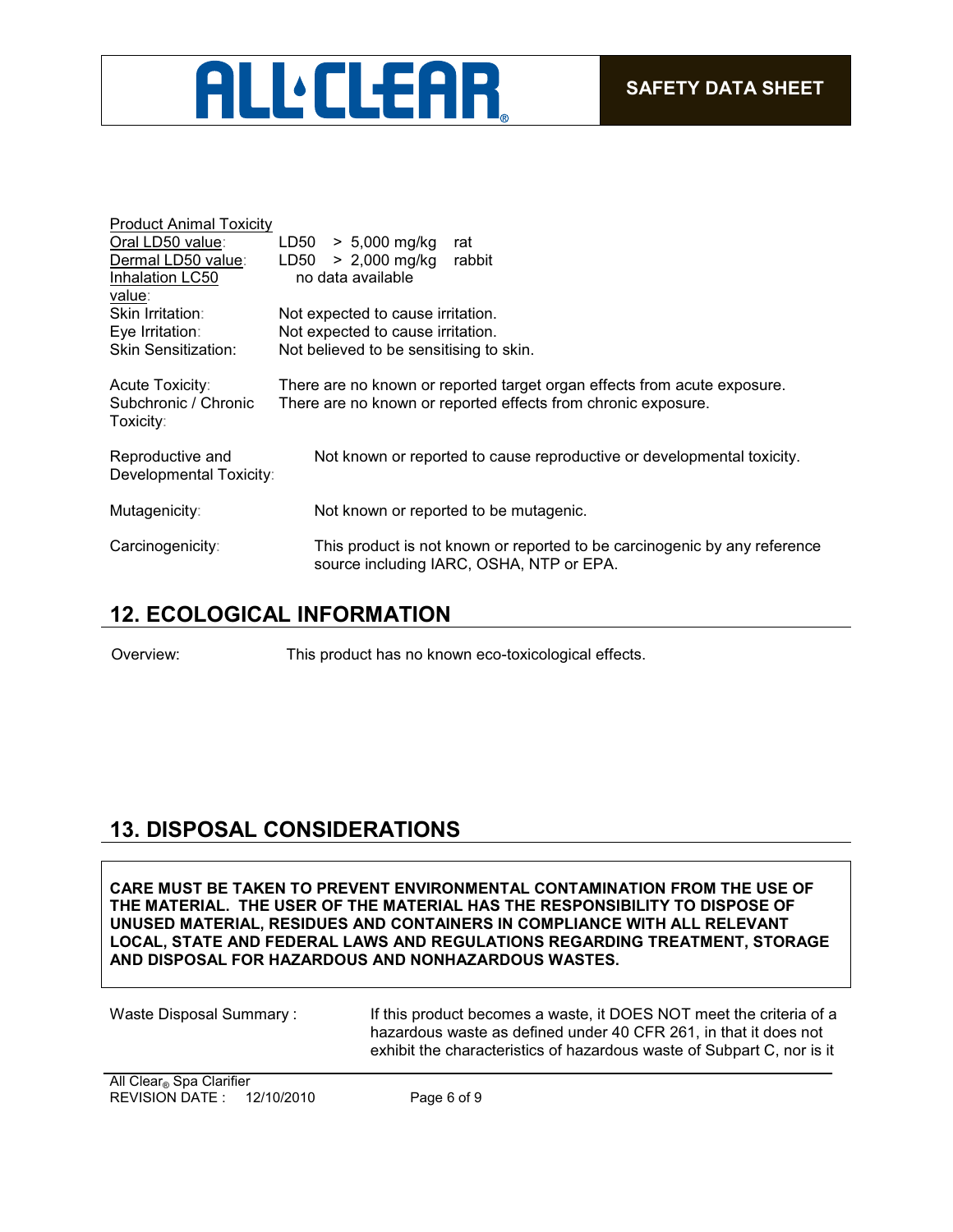

listed as a hazardous waste under Subpart D.As a nonhazardous liquid waste, it should be disposed of in accordance with local, state and federal regulations.

Potential US EPA Waste Codes : not applicable

#### **14. TRANSPORT INFORMATION**

Land (US DOT): Not Regulated NOT REGULATED AS A DOT HAZARDOUS MATERIAL Water (IMDG): NOT REGULATED AS A HAZARDOUS MATERIAL,

Air (IATA): NOT REGULATED AS A HAZARDOUS MATERIAL, Emergency Response Guide Number: Not applicable

## **15. REGULATORY INFORMATION**

#### **UNITED STATES:**

| <b>EPA Pesticide Registration Number:</b><br><b>FIFRA Listing of Pesticide Chemicals</b> | Inventory of Existing Chemical Substances.<br>None established<br>Not registered in the US under FIFRA. |
|------------------------------------------------------------------------------------------|---------------------------------------------------------------------------------------------------------|
| (40 CFR 180):<br><b>Superfund Amendments and Reauthorization Act (SARA) Title III:</b>   |                                                                                                         |

#### Hazard Categories Sections 311 / 312 (40 CFR 370.2):

| Health   | None |
|----------|------|
| Physical | None |

**Emergency Planning & Community Right to Know (40 CFR 355, App. A):**

**Extremely Hazardous Substance Section 302 - Threshold Planning Quantity:** ZUS\_SAR302 TPQ (threshold planning quantity) None established

#### **Reportable Quantity (49 CFR 172.101, Appendix):**

|  | ZUS_CERCLA Reportable quantity | None established |
|--|--------------------------------|------------------|
|  | ZUS_SAR302 Reportable quantity | None established |

#### **Supplier Notification Requirements (40 CFR 372.45), 313 Reportable Components**

ZUS\_SAR313 De minimis concentration None established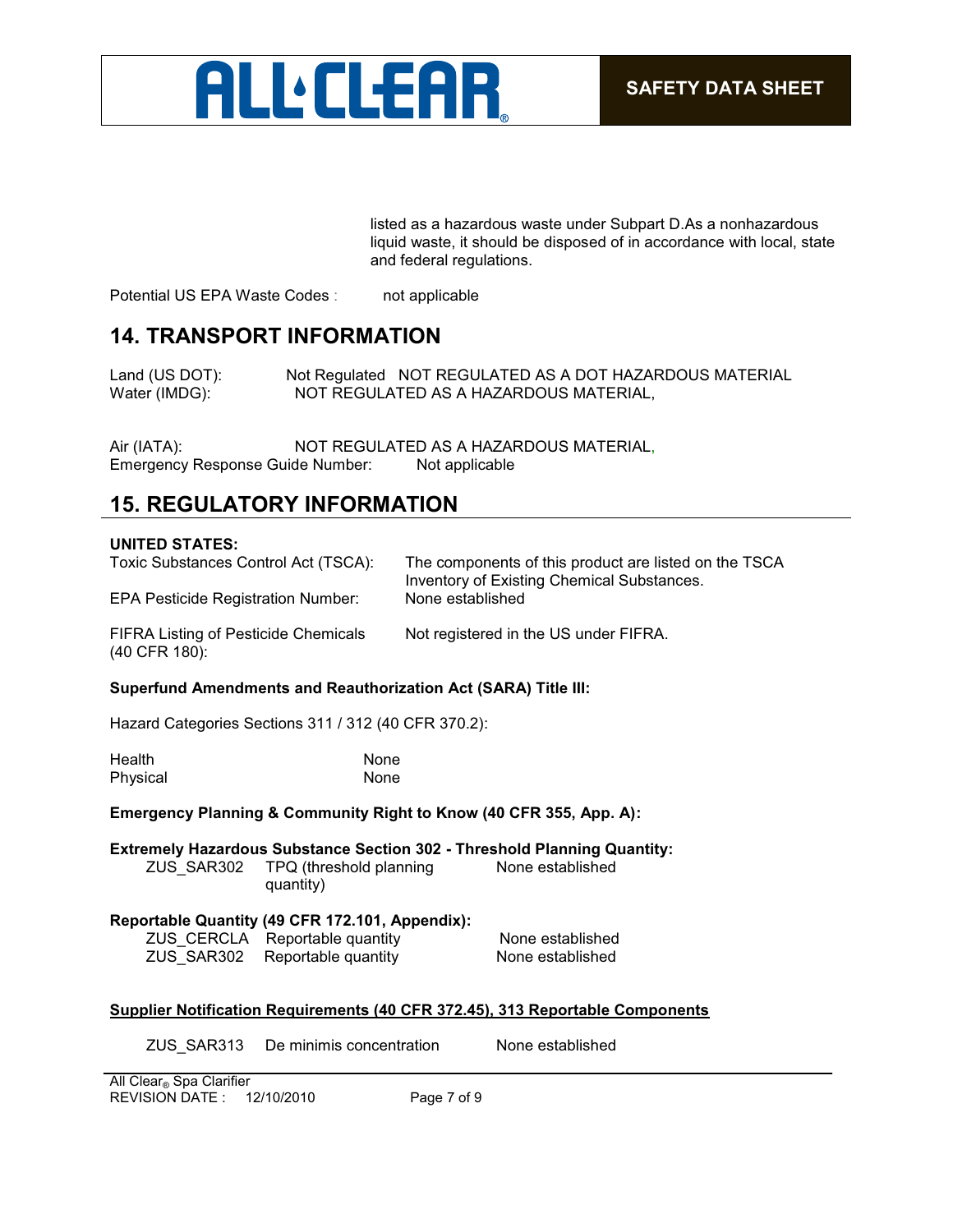## **ALL** CLEAR

| <b>Clean Air Act Toxic ARP Section 112r:</b> |                  |
|----------------------------------------------|------------------|
| CAA 112R                                     | None established |

**Clean Air Act Socmi:** None established

**Clean Air Act VOC Section 111:** None established

| <b>Clean Air Act Haz. Air Pollutants Section 112:</b> |                  |
|-------------------------------------------------------|------------------|
| ZUS CAAHAP                                            | None established |
|                                                       |                  |

- ZUS\_CAAHRP None established
- CAA AP None established

#### **State Right-to-Know Regulations Status of Ingredients**

#### **Pennsylvania:**

| CAS#           | PONENT<br><b>NAME</b><br>⊸∪MP′ ` |
|----------------|----------------------------------|
| 7I ISPA<br>DTK | established<br>None              |

| New Jersey: |                       |
|-------------|-----------------------|
| CAS#        | <b>COMPONENT NAME</b> |
| ZUSNJ RTK   | None established      |

#### **Massachusetts:**

| CAS#                | <b>NAME</b><br>COMPONENT |
|---------------------|--------------------------|
| <b>ZUSMA</b><br>RTK | None established         |

#### **California Proposition 65:**

| CAS | <b>NAME</b><br>$\overline{\phantom{a}}$<br>JМ<br>∋N⊩<br>·N. |
|-----|-------------------------------------------------------------|
|     |                                                             |

ZUSCA\_P65 None established

#### **WHMIS Hazard Classification:**

None established